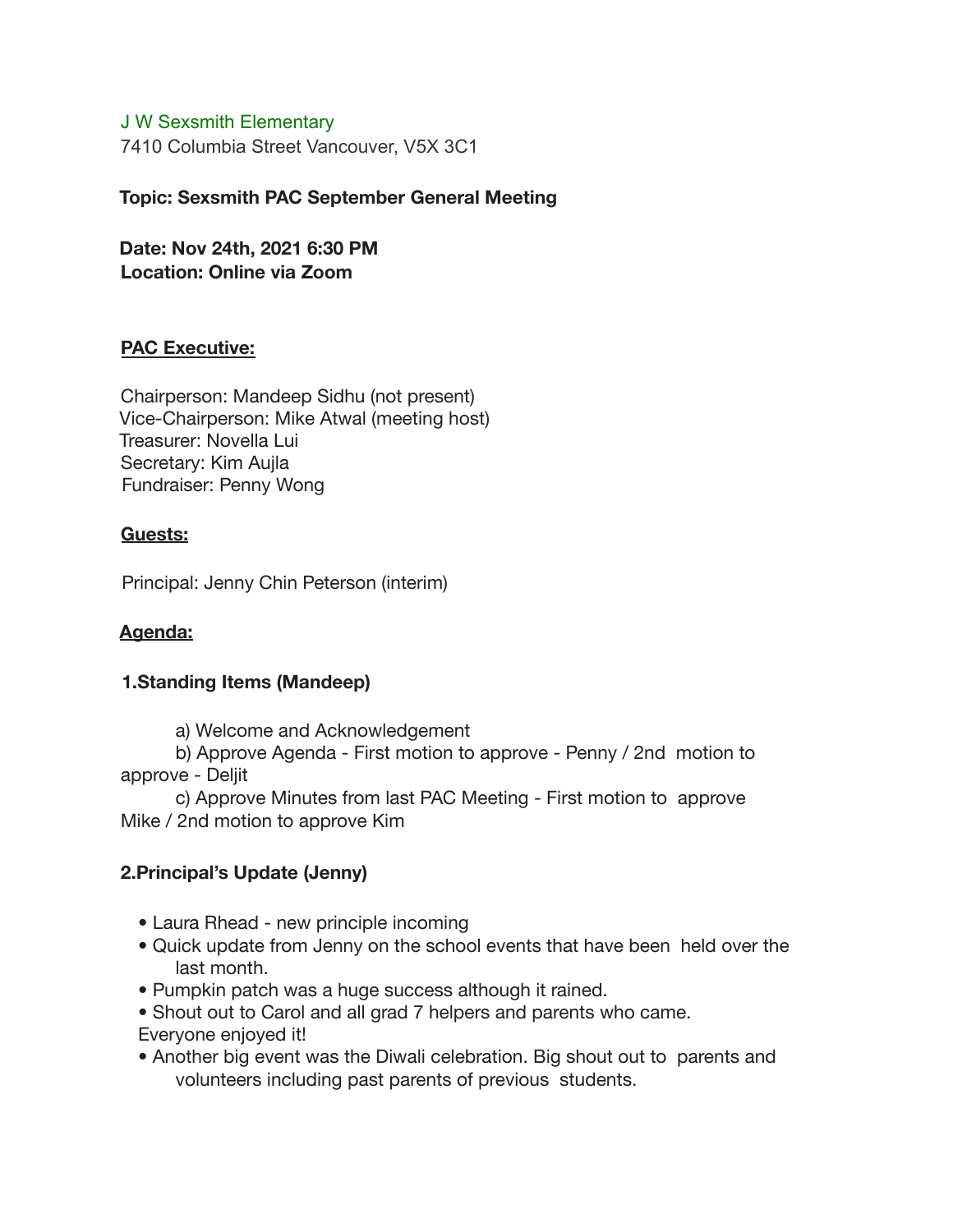New Diwali banner was fantastic. Money well spent! Staff and students were very appreciative of the individually wrapped samosas and PAC lunch which was graciously brought in for the staff. It was delicious!

- Remembrance Day Assembly number of classes participated in virtual assembly which included songs & poems. Pulled everyone together for a school wide announcement while sharing a moment of silence over the PA system.
- Started Kindergarten Registration on November 1. Let your neighbours, family and friends know that KG registration has started across the district. Registration closes at the end of January 2022.
- Purchasing for the School Wish List was approved and items are underway. Approval Request for trophy case to be built by VSB has been submitted by Jenny. Gurinder our Librarian has started purchasing diversity collection books in the library. Mr. K has started and ordered all outdoor playground equipment to be used outside.
- Also approved presenters coming into school. No major decisions have been made yet but we've had recent free presentations around financial literacy from previous students. (To Grade 7's).
- Field Trips happy to report, we are starting field trips in the process of being worked out. Our grade 7 classes received a grant from science world (transport and entry fee covered for field trip). Thrilled to be chosen for this grant. Walking to the skating rink as well.
- Parents should have received a letter from VSB regarding the delay of field trips due to increase in gas prices. Delay field trips to avoid transportation costs.
- Parents of students in Gr. 4 and 7. we completed the foundational skills assessments as required by the Ministry of Education. These are foundational tests in math and literacy. Almost marked. Results will be sent home in the next week or so.
- Good news changed the traffic process around the roundabout There was no real painted cross walk across Columbia street (towards dead end road). Tassy has contacted the City of Vancouver and a crosswalk has been approved. Should happen in spring or summer of 2022.

# **3.Treasurer's Report (Novella)**

The PAC General Account balance this month opened at \$9,629.45 with committed expenses for the Gr. 7 Christmas Card Fundraiser in the amount of \$250 and for Teacher Appreciation Day in the amount of \$117.77. The adjusted PAC General Balance comes to \$9,261.68.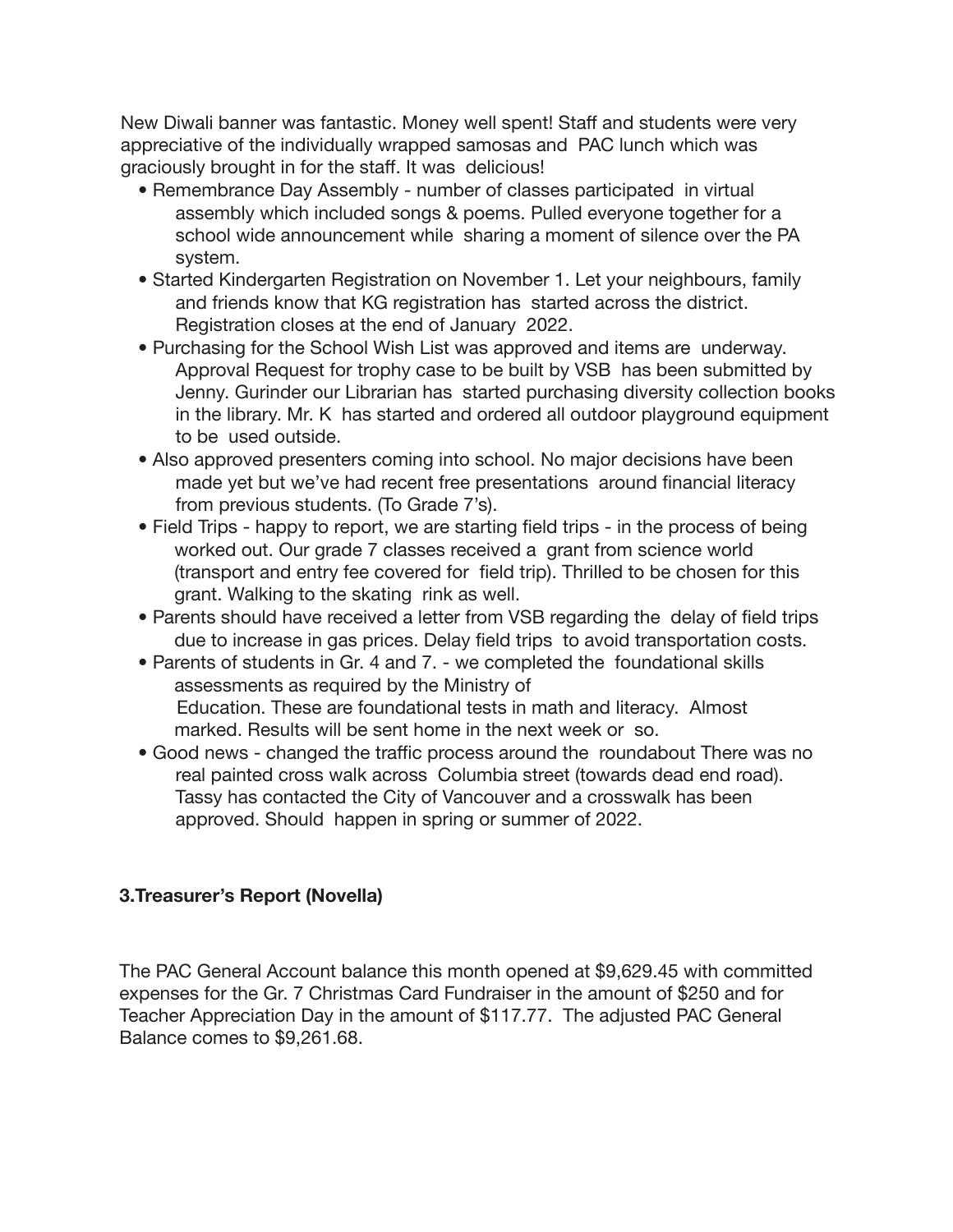The PAC Chocolates balance is \$1,088.99. The balance in the Fundraiser account is at \$9,393.67. The total balance of all 3 accounts comes out to \$19,744.34.

The PAC Gaming Account balance for this month opened at \$21,419.21. Membership Shares balance iss \$6.25. We have a few committed expenses such as Halloween Decorations \$94.27; Diwali backdrop and decorations \$580.39; Pumpkins for pumpkin patch \$654.00; Trophy Case which was quoted at approximately \$3,000; Sports equipment in the amount \$2,000; Library books \$1,000; Christmas treats (candy canes & mandarines) \$1,200. With these committed balances, the adjusted balance of the PAC Gaming Account is \$12,896.80.

# **4.Hot Lunch Coordinator's Report - Mike**

We can discuss the new year as per Mandeep. Some parents want Subway. PCI wants to support hot lunch for families in hardship. More discussion to come in the new year.

#### **5.Fundraiser Report (Penny)**

Penny reviewed some photos of pumpkin patch even which are on Facebook.

3 ongoing fundraisers:

1) Partnered with Funscript - they are a gift card provider. Many retailers. % of sales goes towards fundraising accounts. You can have a physical gift card mailed or digital card emailed. 2) Oliver's Label. Second year we are doing this. They offer great prices for personalized, durable labels. Login to Sexsmith Elementary account. Whatever you buy, PAC gets 20% of purchases. 3) Purdy's - 5K goal. We are at 3,100. Not bad. Campaign started Nov 10. Last day to order is Wed Nov 29th. Products will ship to school around Dec 10. Parent volunteers will sort and bag and deliver to the classrooms.

Month of December - decorating the library - needs 3-4 volunteers. Need 150\$ - 200\$ for decorations. Penny has loaned the school her decorations in the past. Schools are slowly starting to purchase their own.

Penny showed photos of last year's library decorations. Friday Dec 3rd - put up decorations.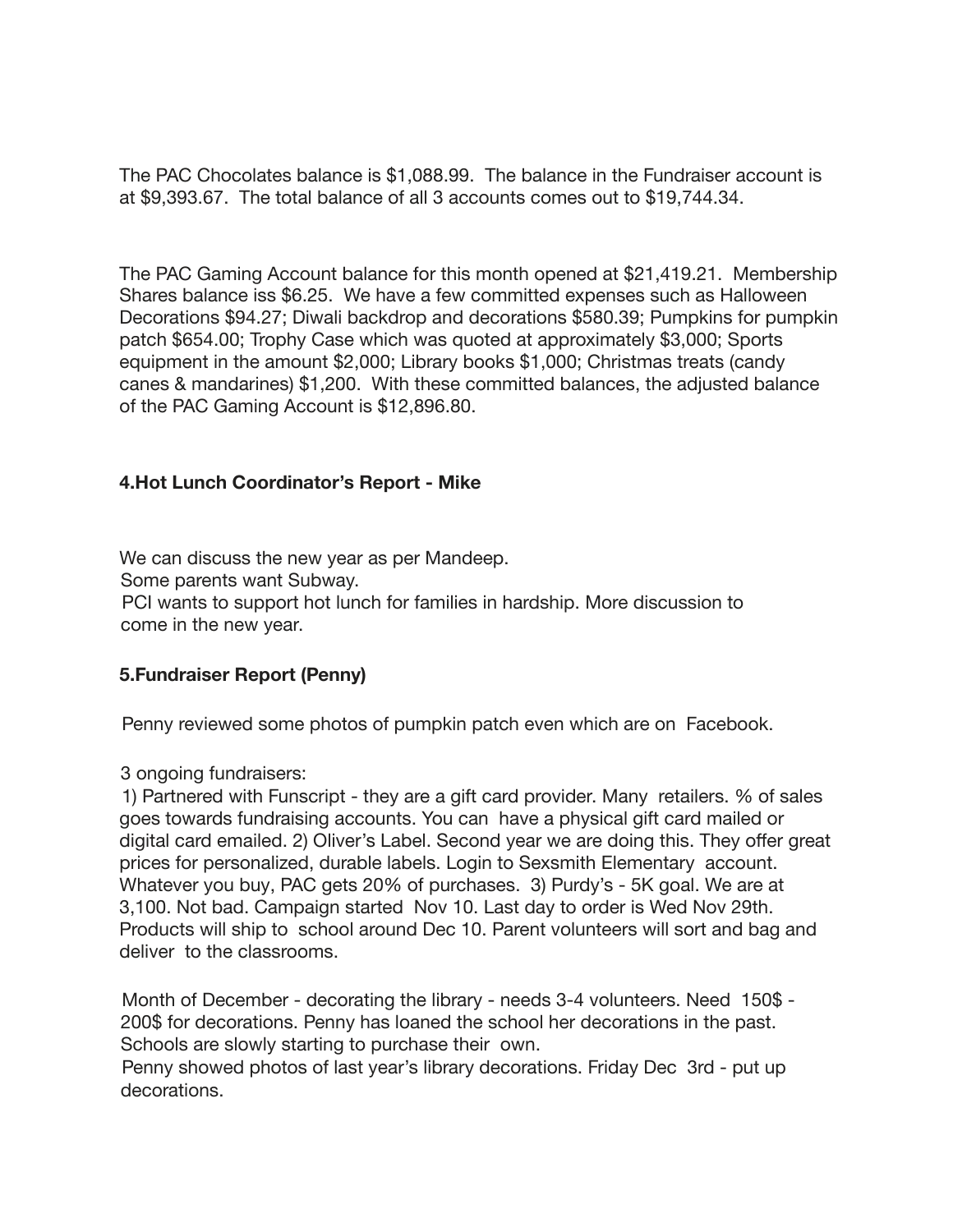Would like to continue Christmas class photos on Dec 8th. Hope to have photos for students before they go on break.

Breakfast with Santa has been canceled due to Covid.

Comments from Jenny:

- Important to represent all cultures and celebrations. Jenny suggests purchasing decorations for other types of celebrations as well.

- Re: Sexsmith PAC Facebook page - make sure any photos being posted do not show faces of the children or staff. Penny has taken this into consideration.

Purdy's Chocolate - Penny needs a few volunteers to sort and bag. Also requesting 3 volunteers for library decorations and 3 volunteers to help with class photos.

Question from Penny: Last Sept, teachers requested if PAC could pay for any field trips. Ex. Mixed Nuts - 5\$ fee. PAC could have paid for this. As per Jenny, only a few classes are going to Mixed Nuts. Private transportation is tough right now due to gas/timing etc. Jenny will follow up to see how many classes are going. Lots of schools and traffic at the theatre during Mixed Nuts performance usually. But Jenny will inquire further about this topic.

#### **6.New Business / Additional Items for discussion**

Need replacement for Penny's fundraiser position next year as her child will be leaving Sexsmith.

Penny's motion to approve Purdy's chocolate lollipop purchase - approx. \$1200 - First motion Penny / Second Motion Deljit. Jenny's thoughts - thinks it's too much - are there other options? Healthier options?

Food in School Guidelines were forwarded to Mandeep. Jenny would like to know if there is an alternative to chocolates or candy canes? Perhaps mandarin oranges?

Penny's suggestion - If we forego chocolate lollipops, can we get mandarin oranges through the Fruit & Vegetable Program? How do we source large quantity of mandarins.

Jenny suggests reaching out to produce wholesalers. Jenny thinks \$1200 is costly and would like to review other healthier alternatives to promote healthy eating.

Mike will contact his connection at Fruiticana to source the mandarins.